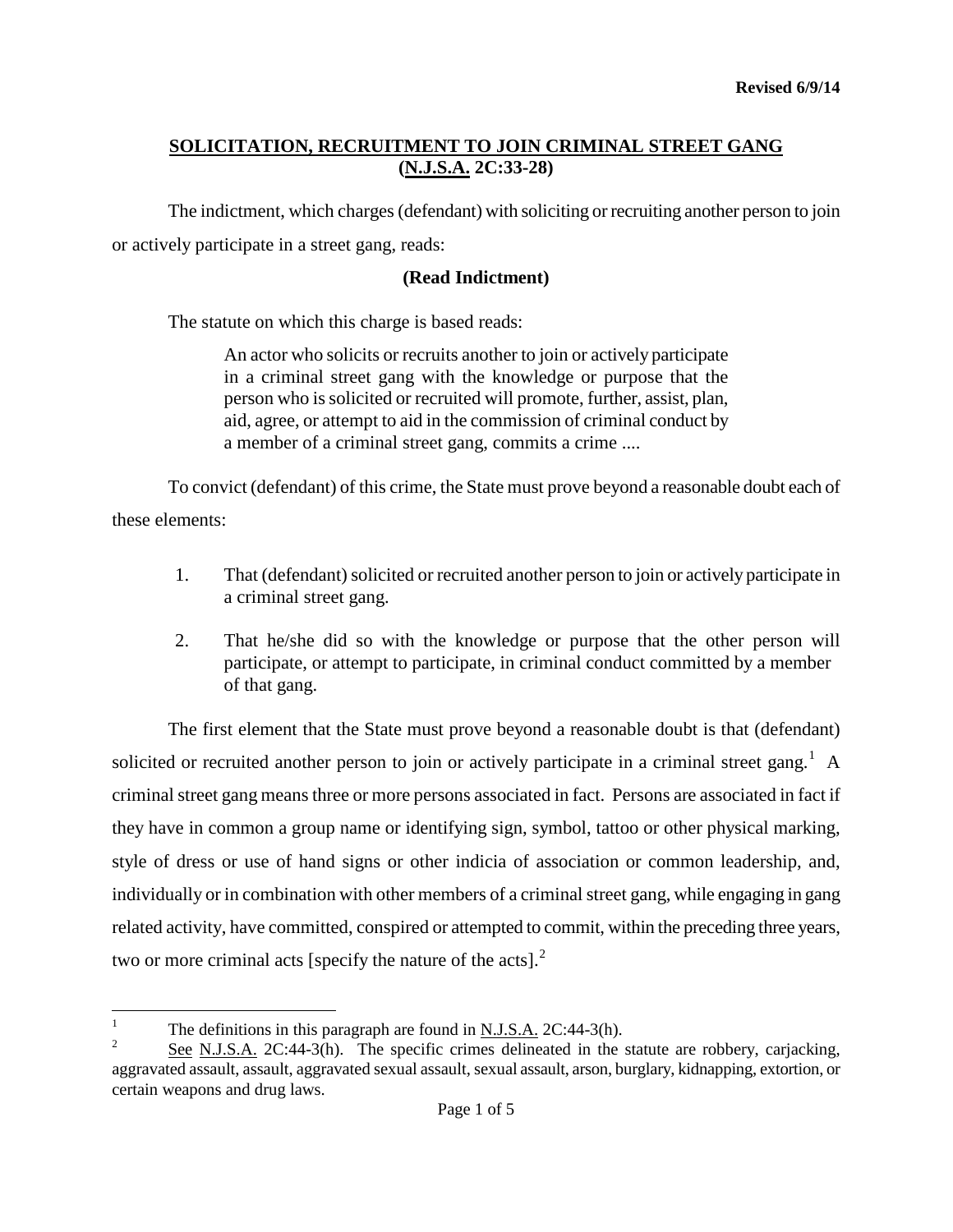The second element that the State must prove beyond a reasonable doubt is that he/she solicited or recruited another to join or actively participate in a criminal street gang with the knowledge or purpose that that other person will participate, or attempt to do so, in criminal conduct committed by a member of that gang.

A person acts purposely with respect to the nature of his/her conduct or a result of his/her conduct if it is his/her conscious object to engage in conduct of that nature or to cause such a result. A person acts purposely with respect to the attendant circumstances if he/she is aware of the existence of such circumstances or he/she believes or hopes that they exist. "With purpose," "designed," "with design" or equivalent terms have the same meaning. $3$ 

A person acts knowingly with respect to the nature of his/her conduct or the attendant circumstances if he/she is aware that the conduct is of that nature or that such circumstances exist or the person is aware of a high probability of their existence. A person acts knowingly with respect to a result of the conduct if he/she is aware that it is practically certain that such conduct will cause a result. "Knowing," "with knowledge," or equivalent terms have the same meaning.<sup>[4](#page-1-0)</sup>

Purpose and knowledge are conditions of the mind which cannot be seen and can only be determined by inferences from conduct, words or acts. A state of mind is rarely susceptible of direct proof, but must ordinarily be inferred from the facts. Therefore, it is not necessary, members of the jury, that the State produce witnesses to testify that an accused said that he/she had a certain state of mind when he/she engaged in a particular act. It is within your power to find that such proof has been furnished beyond a reasonable doubt by inference which may arise from the nature of his/her acts and his/her conduct, and from all he/she said and did at the particular time and place, and from all of the surrounding circumstances.

One has the requisite knowledge or purpose if he/she knows that the person being solicited or recruited will engage in some form, although not necessarily which form, of criminal activity.<sup>[5](#page-1-1)</sup>

A person attempts to perform an act if he/she does or omits to do anything with the purpose of performing that act without further conduct on his/her part, or purposely does or omits to do

<span id="page-1-0"></span> $\frac{N.J.S.A.}{N.J.S.A.}$  2C:2-2b(1).<br>  $\frac{N.J.S.A.}{N.J.S.A.}$  2C:2-2b(2).

<span id="page-1-1"></span><sup>5</sup> N.J.S.A. 2C:33-28(h).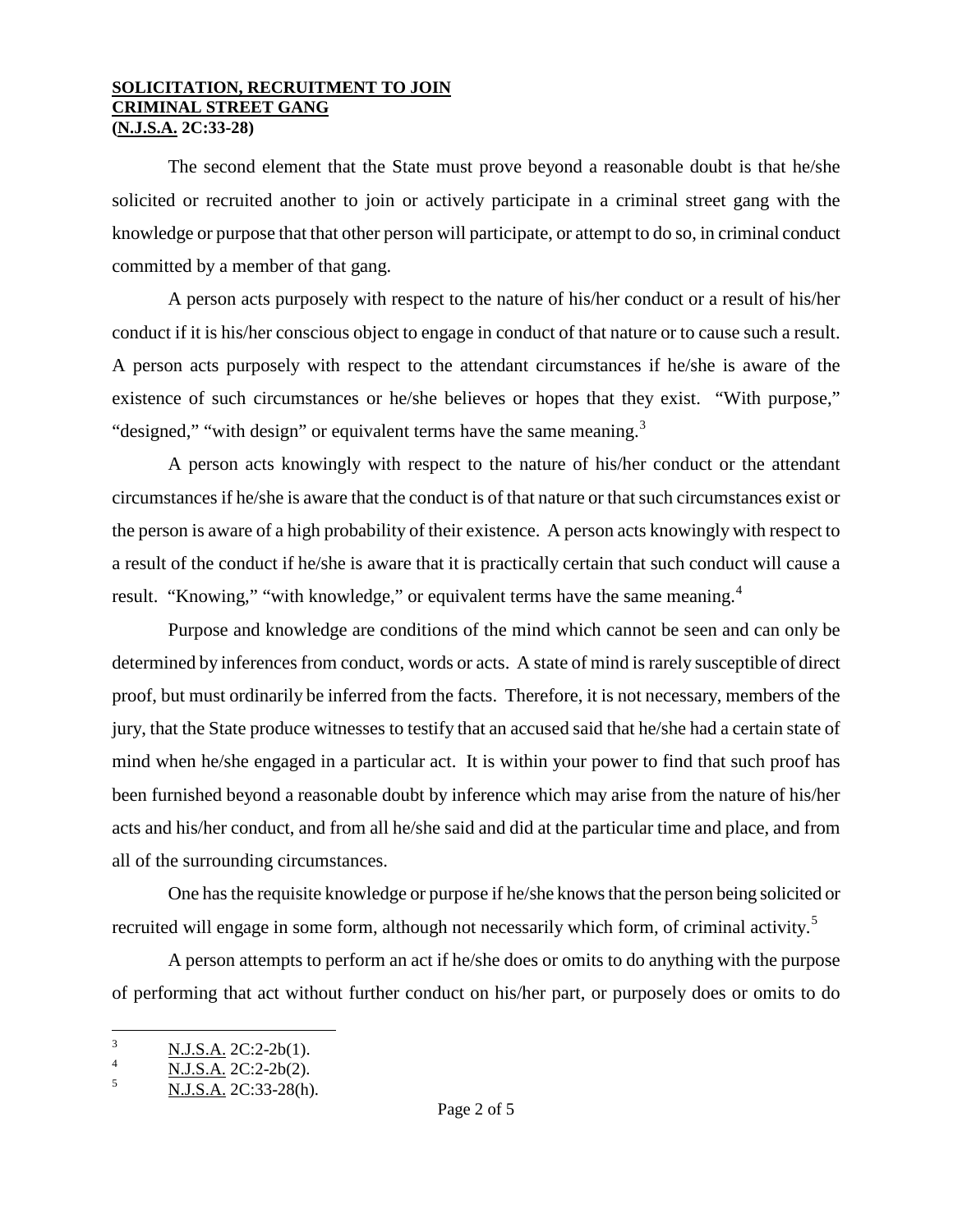anything which, under the circumstances as a reasonable person would believe them to be, is an act or omission constituting a substantial step planned to culminate in the performance of that act. The step taken must strongly show (defendant's) criminal purpose. It must be substantial and not just a very remote preparatory act and must show that the accused has a firmness of criminal purpose.

So, for (defendant) to be guilty of a criminal attempt, the State must prove beyond a reasonable doubt that he/she acted purposely and that he/she engaged in conduct which would constitute a substantial step in soliciting or recruiting another to join or actively participate in a criminal street gang. I have already defined purposely.

As I noted, to prove an attempt, the State must prove beyond a reasonable doubt that (defendant) purposely did or omitted to do anything which, under the circumstances as a reasonable person would believe them to be, is an act or omission that is a substantial step in the course of conduct planned to culminate in his/her commission of the crime.

If the State has failed to prove any one of these elements beyond a reasonable doubt you must find (defendant) not guilty of this crime.

## **[CHARGE FOLLOWING SENTENCE ONLY IF DEFENDANT IS NOT ACCUSED OF INJURING VICTIM OR THREATENING BODILY INJURY OR COMMITTING THIS OFFENSE WHILE ON SCHOOL PROPERTY[6](#page-1-0) ]**

On the other hand, if the State has proved all of these elements beyond a reasonable doubt, you must find (defendant) guilty of this crime.

## **[CHARGE FOLLOWING PARAGRAPH IF DEFENDANT IS ACCUSED OF THREATENING BODILY INJURY]**

<span id="page-2-0"></span>If the State has proved each of the above elements beyond a reasonable doubt, you must consider an additional element. The State must prove beyond a reasonable doubt that (defendant) threatened another person with bodily injury on two or more separate occasions within a thirty day period, in the course of soliciting or recruiting another person to join the criminal street gang. Bodily injury means physical pain, illness, or any impairment of physical condition.

# **[CHARGE FOLLOWING PARAGRAPH IF DEFENDANT IS ACCUSED OF**

P.L. 2013, c. 202 amended this statute to create the third degree crime for offenses committed on school property on or after January 17, 2014.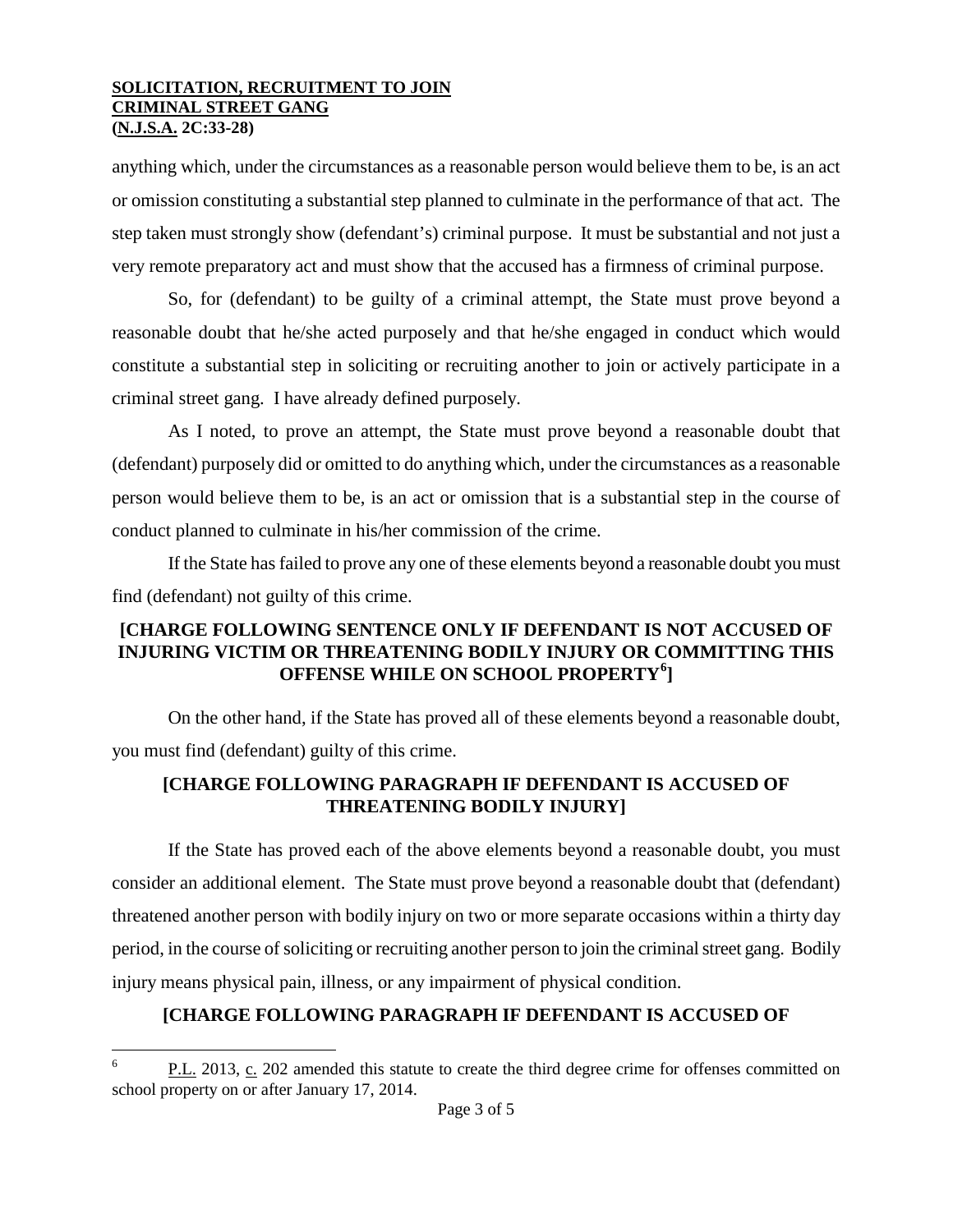## **INFLICTING SIGNIFICANT BODILY INJURY UPON ANOTHER]**

If the State has proved each of the above elements (that is, that [defendant] solicited or recruited another to join or actively participate in a criminal street gang, with the knowledge or purpose that the other person will participate, or attempt to do so, in criminal conduct committed by a member of that gang) beyond a reasonable doubt, you must consider an additional element. The State must prove beyond a reasonable doubt that (defendant), in the course of such solicitation or recruitment, inflicted significant bodily injury upon another person. "Significant bodily injury" means bodily injury which creates a temporary loss of the functions of any bodily member or organ or temporarily loss of any one of the five senses. Bodily injury means physical pain, illness, or any impairment of physical condition.

## **[CHARGE FOLLOWING PARAGRAPH IF DEFENDANT IS ACCUSED OF COMMITTING THIS OFFENSE WHILE ON SCHOOL PROPERTY[7](#page-2-0) ]**

If the State has proved each of the above elements beyond a reasonable doubt, you must consider an additional element. The State must prove beyond a reasonable doubt that (defendant), in the course of soliciting or recruiting another person to join the criminal street gang, did so while on any school property. The term "school property" means any property which is used for school purposes and is owned by or leased to an elementary school, secondary school or school board.<sup>[8](#page-3-0)</sup> It does not matter whether the school is public, private or parochial. It is also no defense to this charge that no juveniles were present on the school property at the time of the offense, or that the school was not in session. The possibility that defendant may have been unaware that the prohibited conduct

<span id="page-3-0"></span> $P.L.$  2013,  $C.$  202 amended this statute to create the third degree crime for offenses committed on school property on or after January 17, 2014.

Where there is a question whether the property was used for school purposes charge the following:

<sup>&</sup>quot;In addition to determining whether property is school property, you must determine the purpose for which it is used. You must decide whether the property is regularly, consistently, and actually used for school purposes, and whether the property's appearance would give an objectively reasonable person reason to know that it was used regularly, consistently, and actually for school purposes." State v. Ivory, 124 N.J. 582, 587, 592 (1991).